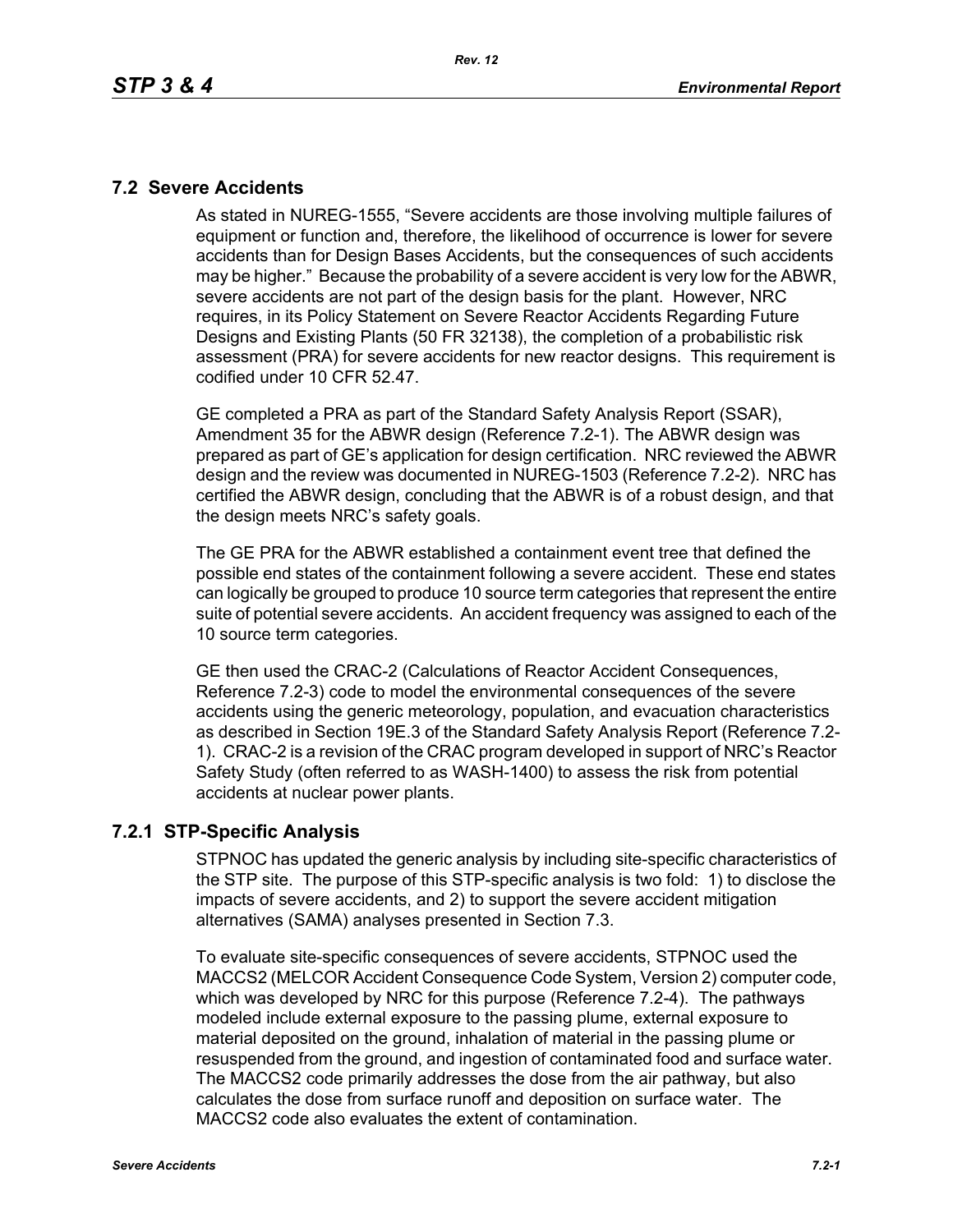To assess human health impacts from severe accidents, STPNOC determined the collective dose to the 50-mile population, the number of late cancer fatalities, and the number of early fatalities associated with a severe accident. A 50-mile circular area is the standard range used in modeling consequences to the offsite population from an airborne release. Economic costs were also determined, including the cost of emergency response actions and long-term protective actions. Emergency response costs include compensation for evacuees and relocated people who are removed from their homes as a result of radiation exposure during the course of the accident (food, housing, transportation, and lost income). Longer-term protective action costs within a 50-mile radius include:

- Costs of interdiction of farms, residences, and food
- Decontamination of farm and residential land
- Permanent condemnation of residential and farm land, milk, and crops

Five files provide input to a MACCS2 analysis. The first three are as follows:

- **ATMOS** provides data to track the material released to the atmosphere as it is dispersed and deposited. The calculation uses a Gaussian plume model. Important inputs in this file include the core inventory, release fractions, and geometry of the reactor and associated buildings. To the extent possible, the input data are the same as those in the GE CRAC-2 input files in the generic probabilistic risk assessment.
- EARLY provides inputs to calculations regarding exposure in the time period immediately following the release. Important site-specific information includes emergency response information such as evacuation time.
- CHRONC provides data for calculating long-term impacts and economic costs and includes region-specific data on agriculture and economic factors.

The following MACCS2 files access:

- A meteorological file, which uses actual STP meteorological monitoring data.
- A site characteristics file that is built using SECPOP2000 (Reference 7.2-5). SECPOP2000 incorporates 2000 census data for the 50-mile region around the STP site. For this analysis, the census data were modified to include transient populations and were projected to the year 2060. All releases are modeled as occurring at ground level.

The results of the MACCS2 analysis and accident frequency information from GE (Reference 7.2-6) were used to determine risk, which is the product of the frequency of an accident and the consequences of the accident. The sum of the accident frequencies is known as the core damage frequency and includes only internally initiated events. Externally initiated events, and their associated small contribution to risk, are described in FSAR Section 19.4. Core damage frequencies and nuclide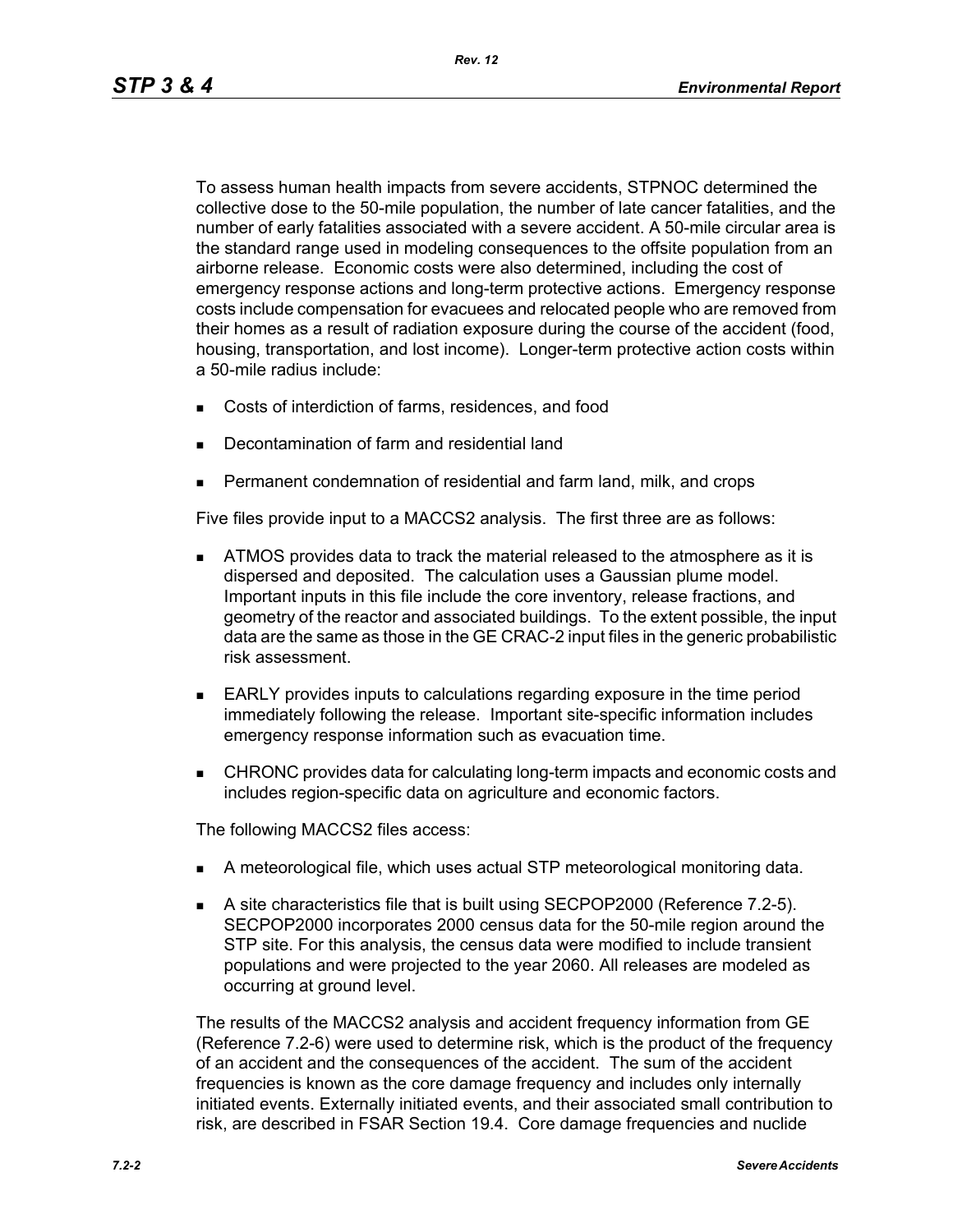*Rev. 12*

release fractions for each release category are given in Table 7.2-1. The consequence can be either collective radiation dose or economic cost. Dose-risk is the product of the radiation dose and the accident frequency. Because the ABWR's severe accident analysis addressed a suite of accidents, the individual risks are added to provide a total risk. The same process was applied to estimating cost-risk. Therefore, risk can be reported as person-rem per reactor year or dollars per reactor year.

#### **7.2.2 Consequences to Population Groups**

The pathway consequences to population groups including air pathways, surface water, and groundwater pathways are discussed in the following sections. The presence of threatened and endangered species and federally designated critical habitat are discussed in Subsections 2.4.1 and 2.4.2. The impacts on threatened and endangered species due to the previously calculated radiation exposure levels are discussed in Subsection 5.4.4. The all pathways (water + air), water ingestion, and air pathways dose-risks for each of the three years of meteorology are presented by source term category in Table 7.2-2.

#### **7.2.2.1 Air Pathways**

Each of the accident categories was analyzed with MACCS2 to estimate population dose, number of early and latent fatalities, cost, and farm land requiring decontamination. The analysis assumed that 95% of the 10-mile population was evacuated following declaration of a general emergency. People that do not evacuate remain at their residences and are exposed as if they are going about their normal activities. For each accident category, the risk for each analytical endpoint was calculated by multiplying the analytical endpoint by the accident category frequency and adding across all accident categories. The results are provided in Table 7.2-3.

#### **7.2.2.2 Surface Water Pathways**

People can be exposed to radiation when airborne radioactivity is deposited onto the ground and runs off into surface water or is deposited directly onto surface water. The exposure pathway can be from drinking the water, submersion in the water (swimming), undertaking activities near the shoreline (fishing and boating), or ingestion of fish or shellfish. For the surface water pathway, MACCS2 only calculates the dose from drinking the water. The maximum MACCS2 severe accident dose-risk to the 50 mile population from drinking the water is  $3.4 \times 10^{-4}$  person-rem per year of ABWR operation. This value is included in the air pathways dose (Table 7.2-1) and is the sum of all accident category risks.

Surface water bodies within the 50-mile region of the STP site that are accessible to the public include the Colorado River, the Gulf of Mexico, and other smaller water bodies. In NUREG-1437, the NRC evaluated doses from the aquatic food pathway (fishing) for the current nuclear fleet of reactors (Reference 7.2-7). For sites discharging to small rivers, the NRC evaluation estimated the uninterdicted aquatic food pathway dose risk as 0.4 person-rem per reactor year. For sites near large water bodies, values ranged from 270 person-rem per reactor year (Hope Creek on Delaware Bay) to 5500 person-rem per reactor year (Calvert Cliffs on Chesapeake Bay). Although the STP site is not specifically identified in this NUREG-1437 analysis,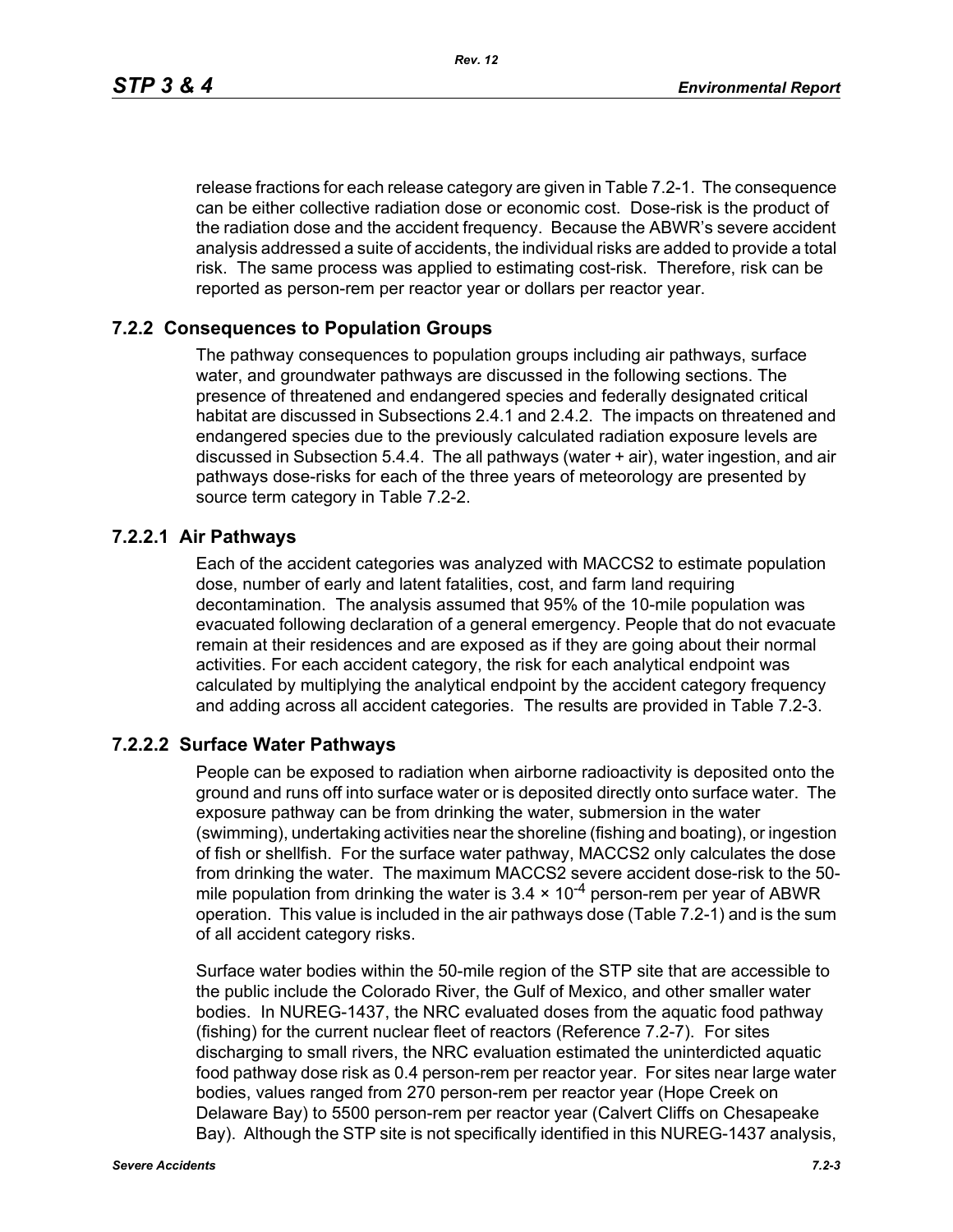*Rev. 12*

it would more likely fall between the small river analysis and the least impactive large water body analysis (Hope Creek), given the STP site's distance from nearby major water bodies (6 to 10 miles). Actual dose-risk values would be expected to be much less (by a factor of 2 to 10) due to interdiction of contaminated foods (Reference 7.2- 7). Furthermore, because the ABWR atmospheric pathway doses are significantly lower than those of the current nuclear fleet, it is reasonable to conclude that the doses from surface water sources would be consistently lower than those reported above for the surface water pathway.

Surface water pathways involving submersion in the water and undertaking activities near the shoreline are not modeled by MACCS2. Neither does NUREG-1437 provide specific data on submersion and shoreline activities. However, it does indicate that these contributors to dose are much less than for drinking water and consuming aquatic foods, especially at estuary sites.

## **7.2.2.3 Groundwater Pathways**

Radioactivity released during a severe accident could enter the groundwater. ER section 2.3.1.2 (and Figures 2.3.1-23 and 24) describes the groundwater flow path from the STP site. Shallow aquifer water flows towards discharge points at a livestock well and towards the Colorado River. The deep aquifer is separated from the shallow aquifer by a 100-150 foot thick clay and silt layer. Groundwater in the deep aquifer flows toward site production wells, thus precluding the potential for offsite migration. Due to the separation of shallow and deep layers and the deep aquifer flow directions, the latter layer does not affect potential offsite migration impacts.

NUREG-1437 evaluated the groundwater pathway dose, based on the analysis in NUREG-0440, the Liquid Pathway Generic Study (LPGS) (Reference 7.2-8). NUREG-0440 analyzed a core meltdown that is assumed to contaminate groundwater that subsequently contaminates surface water. NUREG-1437 compares STP 1 & 2 groundwater pathway severe accident doses to the results of NUREG-0440; the STP 1 & 2 results are shown to be very much less than the LPGS value. NUREG-1437 concludes that the risk from groundwater releases is a small fraction of that from atmospheric releases for sites such as STP.

The proposed location for STP 3 & 4 has the same groundwater characteristics as the location for STP 1 & 2. The severe accident frequency for the ABWR  $(1.5x10^{-7}$  per reactor year) is lower than that of STP 1 & 2 ( $1x10^{-5}$  per reactor year). Furthermore, the ABWR has containment features which would mitigate and even prevent a core meltdown from escaping the primary containment. These features include: the containment having inert gas, a high density basaltic concrete below the vessel (corium shield), and fusible plug valves that would allow the lower drywell to flood from the suppression pool. Therefore, the risks from the STP 3 & 4 groundwater pathway would not only be less than from the air pathways, but would be less than from the existing units.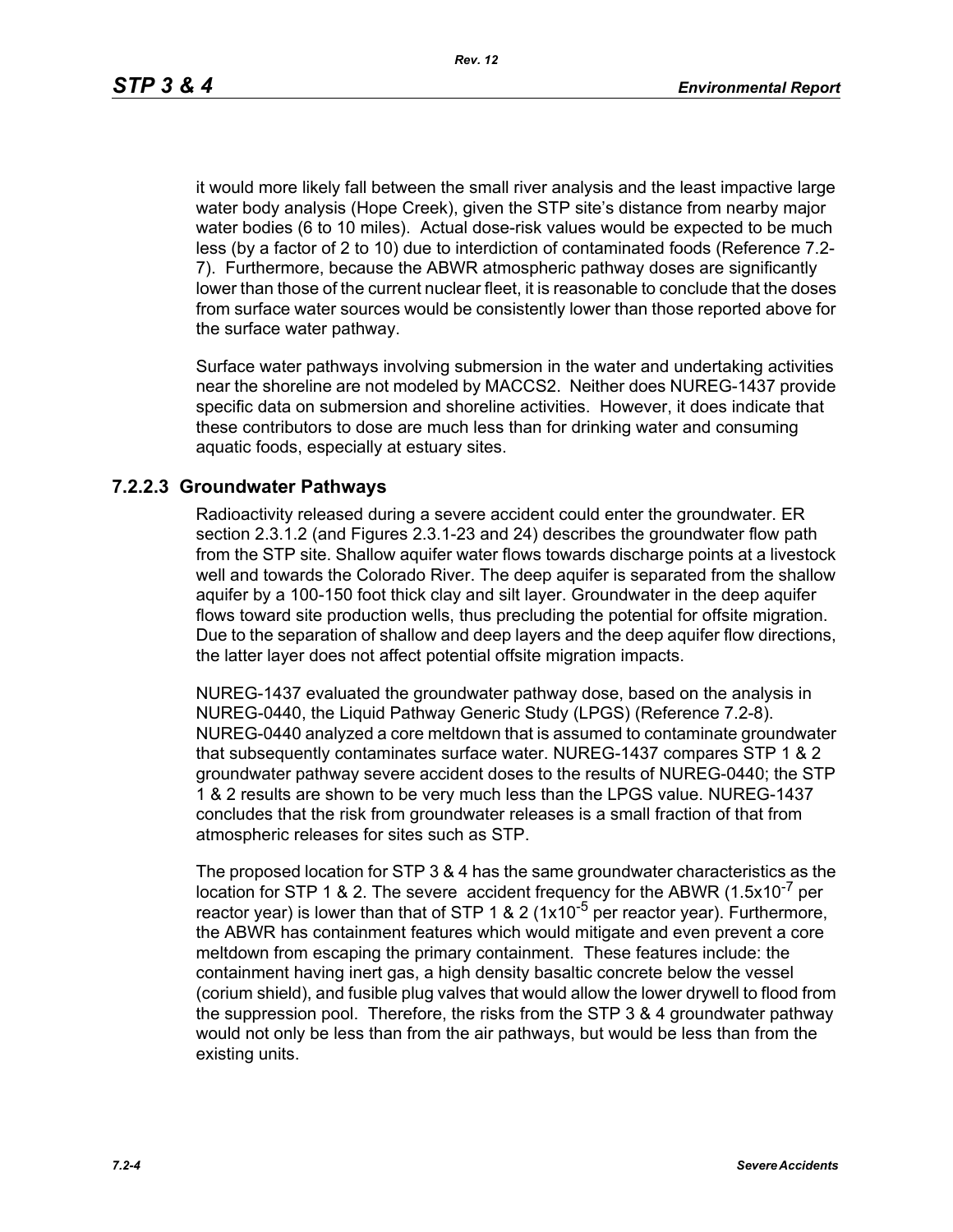# **7.2.3 Comparison to NRC Safety Goals**

The ABWR SSAR (Reference 7.2-1) evaluates performance of the ABWR under generic conditions to three safety goals: (1) individual risk goal, (2) societal risk goal, and (3) radiation risk goal. These goals are defined in the following subsections.

## **7.2.3.1 Individual Risk Goal**

The risk to an average individual in the vicinity of a nuclear power plant of experiencing a prompt fatality resulting from a severe reactor accident should not exceed one-tenth of one percent (0.1%) of the sum of "prompt fatality risks" resulting from other accidents to which members of the U.S. population are generally exposed. As noted in the Safety Goals Policy statement (51 FR 30028), "vicinity" is defined as the area within one mile of the plant site boundary. "Prompt Fatality Risks" are defined as the sum of risks which the average individual residing in the vicinity of the plant is exposed to as a result of normal daily activities (driving, household, chores, occupational activities, etc.). For this evaluation, the sum of prompt fatality risks was taken as the U.S. accidental death risk value of 36.9 deaths per 100,000 people per year (Reference 7.2-9).

## **7.2.3.2 Societal Risk Goal**

The risk to the population in the area near a nuclear power plant of cancer fatalities that might result from nuclear power plant operation should not exceed one-tenth of one percent (0.1%) of the sum of the cancer fatality risks resulting from all other causes. As noted in the Safety Goal Policy Statement (51 FR 30028), "near" is defined as within 10 miles of the plant. The cancer fatality risk was taken as 187.5 deaths per 100,000 people per year based upon National Center for Health Statistics and U.S. Census Bureau data for 2002-2004 (Reference 7.2-9, Reference 7.2-10, Reference 7.2-11, and Reference 7.2-12).

## **7.2.3.3 Radiation Dose Goal**

The probability of an individual exceeding a whole body dose of 0.25 sievert at a distance of one-half mile from the reactor shall be less than one in a million per reactor year.

Table 7.2-4 provides the quantitative evaluation of these three safety goals, the generic ABWR calculation of these risk values, and the STP-specific calculation of these risk values.

## **7.2.4 Conclusions**

The total calculated dose-risk to the 50-mile population from airborne releases from an ABWR reactor at the STP site would be 0.0043 person-rem per reactor year (Table 7.2-1). This value is less than the value calculated by GE in the Technical Support Document for the ABWR (Reference 7.2-6); 0.269 person-rem for 60 years plant life, which is equal to 4.48  $\times$  10<sup>-3</sup> person-rem per reactor year), less than the population risk for all current reactors that have undergone license renewal, and less than that for the five reactors analyzed in NUREG-1150 (Reference 7.2-13), which range from 50 to 5,000 person-rem per reactor year for dose-risk. As reported in NUREG-1811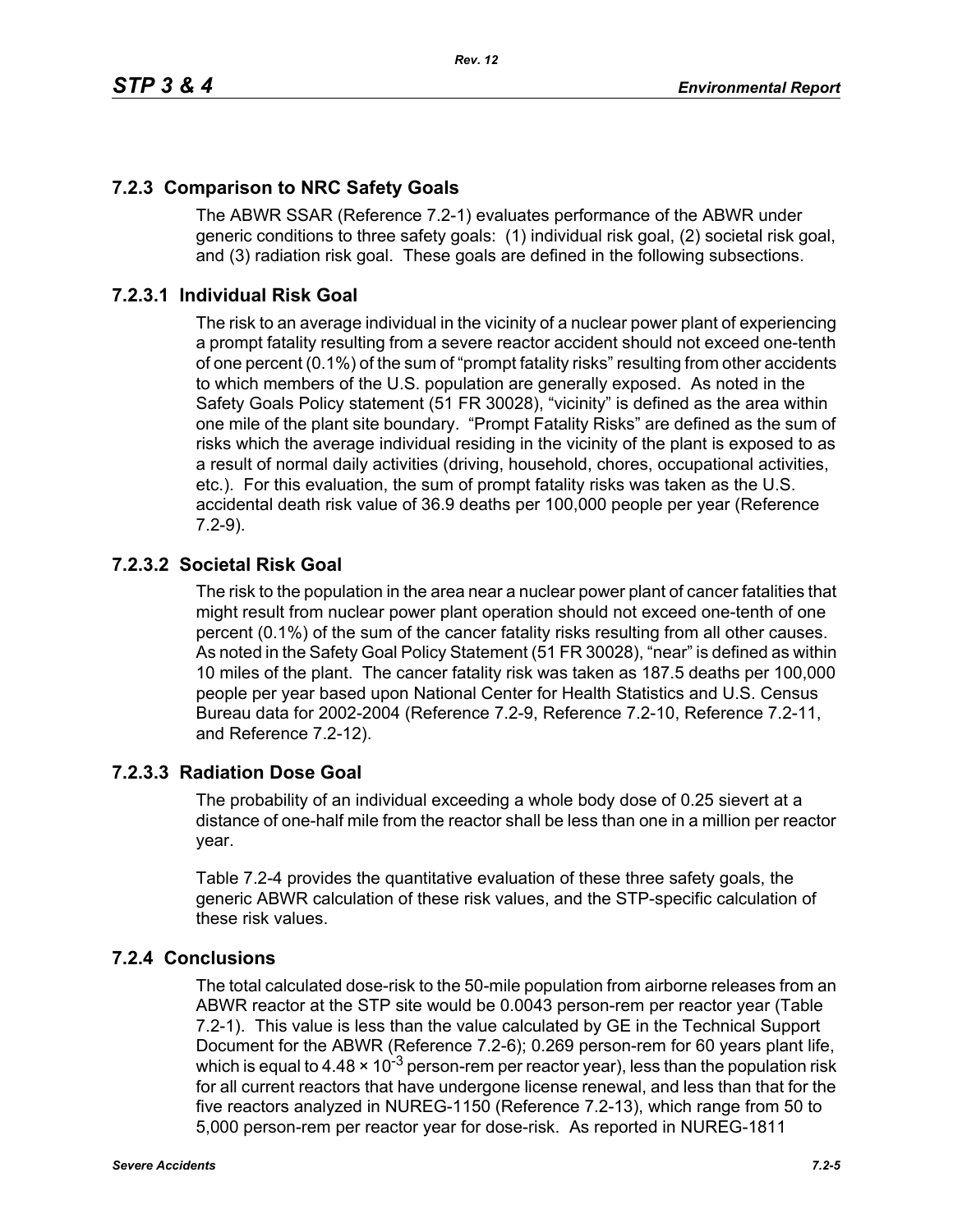(Reference 7.2-14), the lowest dose-risk for reactors currently undergoing license renewal is 0.55 person-rem per reactor year.

Comparisons with the existing nuclear reactor fleet (Subsection 7.2.2.2) indicate that risk from the surface water pathway is small. Under the severe accident scenarios, surface water is primarily contaminated by atmospheric deposition. The ABWR atmospheric pathway doses are significantly lower than those of the current nuclear fleet. Therefore, it is reasonable to conclude that the doses from the surface water pathway at STP 3 & 4 would be consistently lower than those reported in Subsection 7.2.2.2 for the current fleet.

The risks of groundwater contamination from a severe ABWR accident (see Subsection 7.2.2.3) would be much less than the risk from currently licensed reactors. Additionally, interdiction could substantially reduce the groundwater pathway risks.

For comparison, as reported in Section 5.4, the total collective dose from STP 3 & 4 normal airborne releases is expected to be 0.5 person-rem annually. As previously described, dose-risk is dose times frequency. Normal operations have a frequency of one. Therefore, the dose-risk for normal operations is 0.5 person-rem per reactor year. Comparing this value to the severe accident dose-risk of 0.0043 person-rem per reactor year indicates that the dose risk from severe accidents is approximately 0.9 percent of the dose risk from normal operations.

The probability-weighted risk of cancer fatalities (early and late) from a severe accident for STP 3 or 4 is reported in Table 7.2-1 as 2.6  $\times$  10<sup>-6</sup> fatalities per reactor year. The probability of an individual dying from any cancer from any cause is approximately 0.23 over a lifetime. Comparing this value to the  $2.6 \times 10^{-6}$  fatalities per reactor year indicates that individual risk is 0.0011% of the background risk, which is less than 0.1% of the background risk.

#### **7.2.5 References**

- 7.2-1 "Deterministic Evaluations," Chapter 19E, ABWR Standard Safety Analysis Report, Amendment 35, General Electric.
- 7.2-2 "Final Safety Evaluation Report Related to Certification of the Advanced Boiling Water Reactor Design," NUREG-1503, July 1994.
- 7.2-3 "Calculations of Reactor Accident Consequences Version 2, CRAC2: Computer Code User's Guide," NUREG/CR-2326, February 1983.
- 7.2-4 "Code Manual for MACCS2: User's Guide," NUREG/CR-6613, SAND97- 0594, Volume 1, Chanin, D. I. and M. L. Young, Sandia National Laboratories, Albuquerque, New Mexico, May 1998.
- 7.2-5 "SECPOP2000: Sector Population, Land Fraction, and Economic Estimation Program," NUREG/CR-6525, Rev. 1, August 2003.
- 7.2-6 "Technical Support Document for the ABWR," Revision 1, MPL No. A90- 3230, General Electric, San Jose, California, November 18, 1994.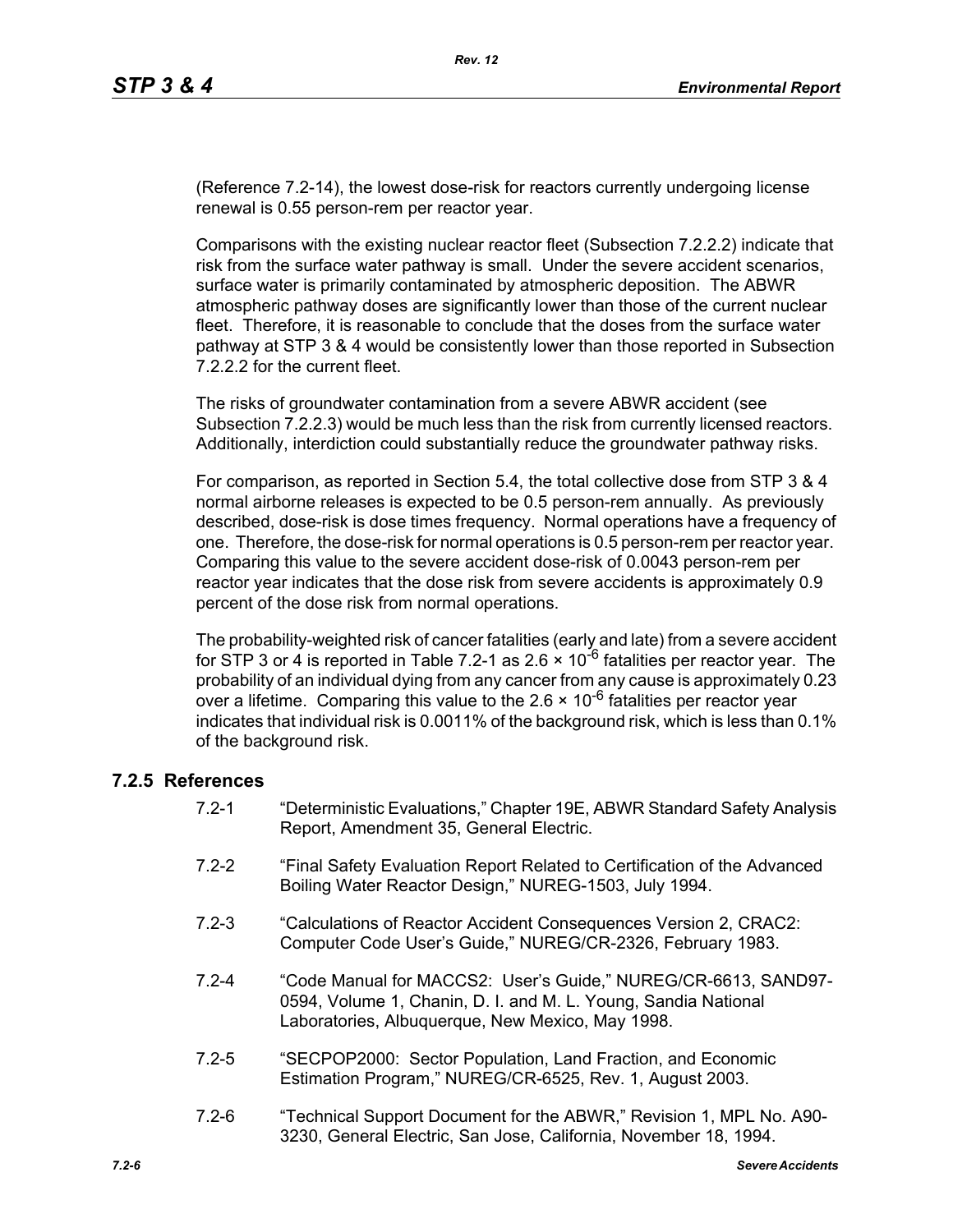- 7.2-7 "Generic Environmental Impact Statement for License Renewal of Nuclear Plants," NUREG-1437, May 1996.
- 7.2-8 "Liquid Pathway Generic Study: Impacts of Accidental Radioactive Releases to the Hydrosphere from Floating and Land-Based Nuclear Power Plants," NUREG-0440, February 1978.
- 7.2-9 "Table A. Deaths percentage of total deaths, death rates, and age-adjusted death rates for the 15 leading causes of death in 2002," National Vital Statistics Report, CDC, United States, Volume 54, Number 10, January 31, 2006. Available at http://www.cdc.gov/nchs/data/nvsr/nvsr54/nvsr54\_10.pdf, accessed May 7, 2007.
- 7.2-10 GCT-T1-R. Population Estimates, 2006 Population Estimates, USCB (U.S. Census Bureau). Available at http://factfinder.census.gov/servlet/ GCTTable? bm=y&-geo\_id=01000US&-\_box\_head\_nbr=GCT-T1-R&ds\_name=PEP\_2006\_EST&-\_lang=en&-format=US-9S&-\_sse=on, accessed May 7, 2007.
- 7.2-11 "Table 10. Number of Deaths from 113 Selected Causes, by Age: United States 2003," National Vital Statistics Report, Volume 54, Number 13, April 19, 2006, CDC. Available at http://www.cdc.gov/nchs/data/nvsr/nvsr54/nvsr54\_13.pdf, accessed May 7, 2007.
- 7.2-12 "Table 1. Deaths, Age-Adjusted Death Rate, and Life Expectancy at Birth, by Race and Sex, and Infant Death Mortality Rates, by Race: United States 2003 and 2004," National Center for Health Statistics, CDC. Available at http://www.cdc.gov/nchs/products/pubs/pubd/ hestats/finaldeaths04/finaldeaths04\_tables.pdf#2, accessed May 7, 2007.
- 7.2-13 "Severe Accident Risks: An Assessment for Five U.S. Nuclear Power Plants," NUREG-1150, June 1989.
- 7.2-14 "Environmental Impact Statement for an Early Site Permit (ESP) at the North Anna ESP Site," NUREG 1811, December 2006.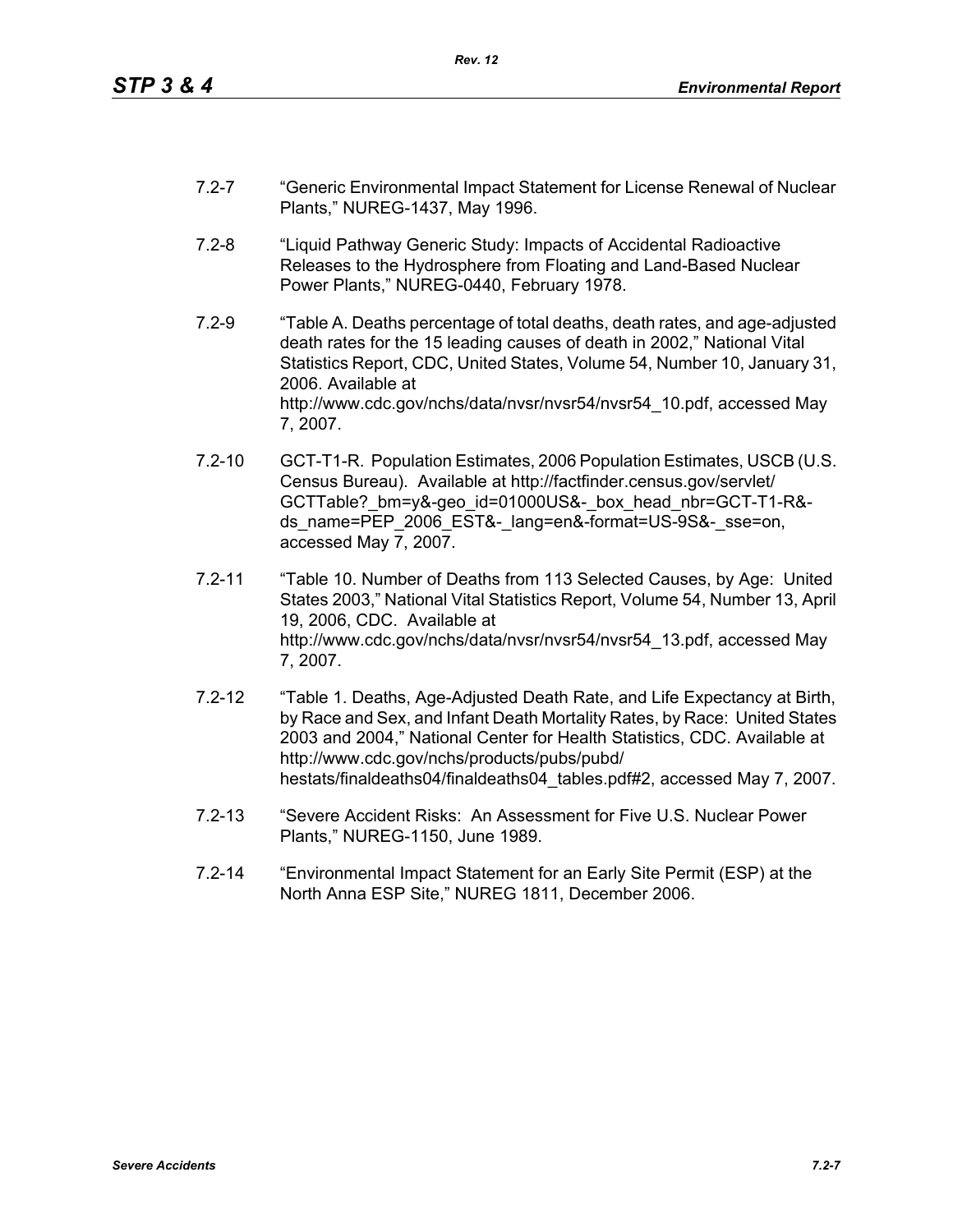|                         |                              | <b>Nuclide Group Release Fraction</b> |          |          |
|-------------------------|------------------------------|---------------------------------------|----------|----------|
| <b>Release Category</b> | <b>Core Damage Frequency</b> | <b>Noble</b>                          |          | Cs       |
| <b>NCL</b>              | 1.34E-7                      | 0.044                                 | 2.30E-05 | 2.30E-05 |
| CASE1                   | 2.08E-8                      |                                       | 1.50E-07 | 1.30E-05 |
| CASE <sub>2</sub>       | <1.E-10 (taken as 1.E-10)    | 1                                     | 5.00E-06 | 5.00E-06 |
| CASE3                   | $<$ 1.E-10 (taken as 1.E-10) | 1                                     | 2.80E-04 | 2.20E-03 |
| CASE4                   | <1.E-10 (taken as 1.E-10)    | 1                                     | 1.60E-03 | 1.60E-03 |
| CASE <sub>5</sub>       | $<$ 1.E-10 (taken as 1.E-10) |                                       | 6.00E-03 | 5.30E-04 |
| CASE6                   | $<$ 1.E-10 (taken as 1.E-10) |                                       | 3.10E-02 | 7.70E-02 |
| CASE7                   | 3.91E-10                     |                                       | 8.90E-02 | 9.90E-02 |
| CASE8                   | 4.05E-10                     | 1                                     | 1.90E-01 | 2.50E-01 |
| CASE <sub>9</sub>       | 1.70E-10                     |                                       | 3.70E-01 | 3.60E-01 |

| Table 7.2-1 Core Damage Frequency and Release Fractions by Release Category |  |  |  |  |  |  |  |
|-----------------------------------------------------------------------------|--|--|--|--|--|--|--|
|-----------------------------------------------------------------------------|--|--|--|--|--|--|--|

NOTE: Releases for the nuclide groups not included above are negligible.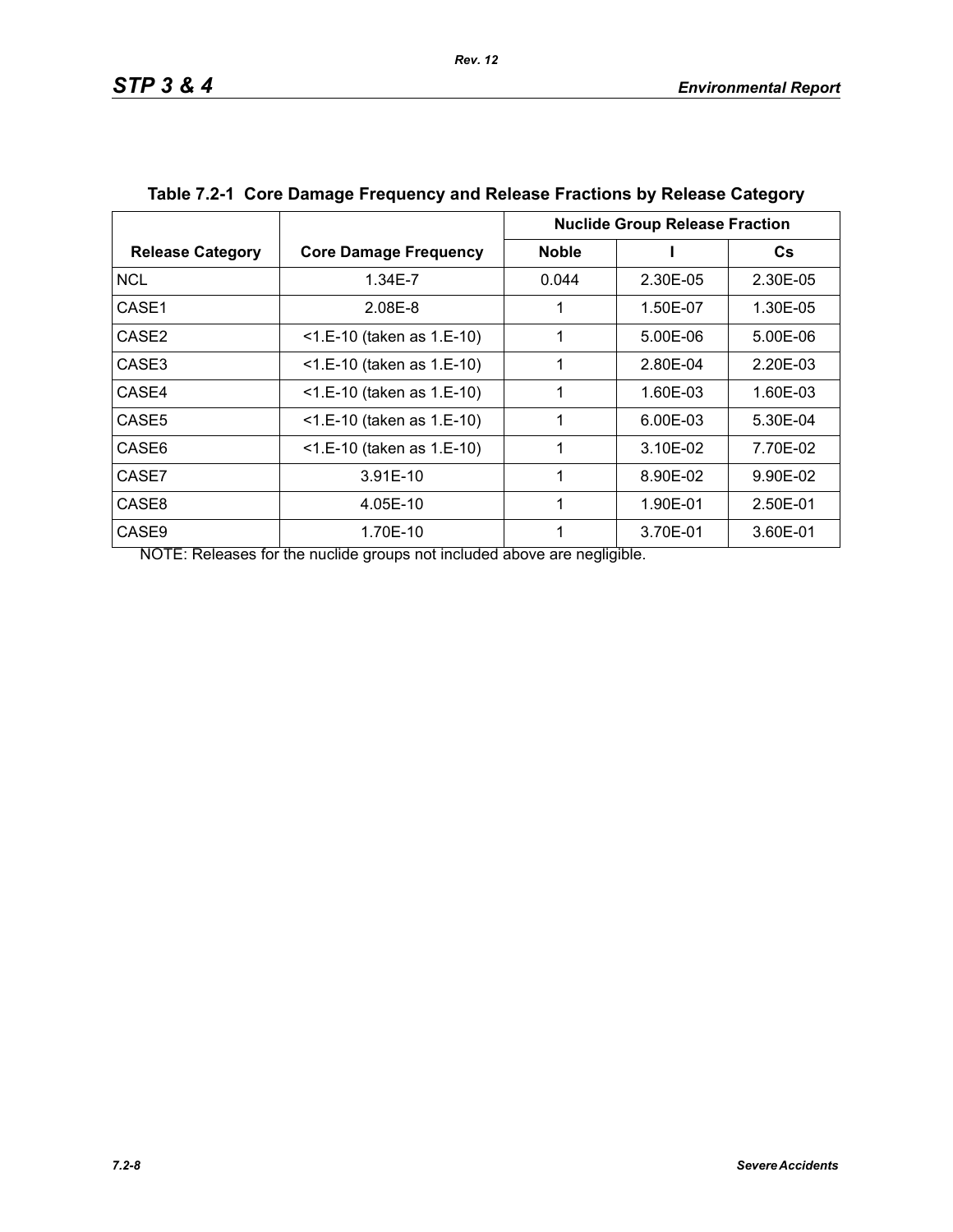| <b>Year of Meteorological</b><br>Data/ Source Term<br>Category | <b>All Pathways Dose-</b><br><b>Consequence</b><br>(person-rem) | <b>Water Ingestion Dose-</b><br><b>Consequence</b><br>(person-rem) | <b>Air Pathway Dose-</b><br><b>Consequence</b><br>(person-rem) |
|----------------------------------------------------------------|-----------------------------------------------------------------|--------------------------------------------------------------------|----------------------------------------------------------------|
| 1997                                                           |                                                                 |                                                                    |                                                                |
| <b>NCL</b>                                                     | 1.89E+04                                                        | 3.59E+01                                                           | 1.89E+04                                                       |
| Case 1                                                         | 1.06E+04                                                        | 2.03E+01                                                           | 1.06E+04                                                       |
| Case 2                                                         | 4.84E+03                                                        | 7.80E+00                                                           | 4.83E+03                                                       |
| Case 3                                                         | 3.60E+05                                                        | 3.43E+03                                                           | $3.57E + 05$                                                   |
| Case 4                                                         | 2.36E+05                                                        | 2.50E+03                                                           | 2.34E+05                                                       |
| Case 5                                                         | $1.13E + 05$                                                    | 8.27E+02                                                           | $1.12E + 05$                                                   |
| Case 6                                                         | $9.28E + 05$                                                    | $1.20E + 05$                                                       | 8.08E+05                                                       |
| Case 7                                                         | $1.01E + 06$                                                    | $1.54E + 05$                                                       | 8.56E+05                                                       |
| Case 8                                                         | 1.46E+06                                                        | 4.07E+05                                                           | $1.05E + 06$                                                   |
| Case 9                                                         | $1.63E + 06$                                                    | $5.62E + 05$                                                       | $1.07E + 06$                                                   |
|                                                                |                                                                 |                                                                    |                                                                |
| 1999                                                           |                                                                 |                                                                    |                                                                |
| <b>NCL</b>                                                     | $2.01E + 04$                                                    | 3.05E+01                                                           | $2.01E + 04$                                                   |
| Case 1                                                         | $1.14E + 04$                                                    | $1.73E + 01$                                                       | $1.14E + 04$                                                   |
| Case 2                                                         | $5.20E + 03$                                                    | 6.66E+00                                                           | 5.19E+03                                                       |
| Case 3                                                         | 3.33E+05                                                        | 2.91E+03                                                           | 3.30E+05                                                       |
| Case 4                                                         | 2.00E+05                                                        | $2.13E + 03$                                                       | 1.98E+05                                                       |
| Case 5                                                         | $1.02E + 05$                                                    | 7.06E+02                                                           | $1.01E + 05$                                                   |
| Case 6                                                         | 8.16E+05                                                        | $1.02E + 05$                                                       | 7.14E+05                                                       |
| Case 7                                                         | 8.98E+05                                                        | $1.31E + 05$                                                       | 7.67E+05                                                       |
| Case 8                                                         | $1.31E + 06$                                                    | $3.55E + 05$                                                       | $9.55E + 05$                                                   |
| Case 9                                                         | 1.44E+06                                                        | 4.77E+05                                                           | $9.63E + 05$                                                   |
|                                                                |                                                                 |                                                                    |                                                                |
| 2000                                                           |                                                                 |                                                                    |                                                                |
| <b>NCL</b>                                                     | 1.98E+04                                                        | $2.81E + 01$                                                       | 1.98E+04                                                       |
| Case 1                                                         | $1.11E + 04$                                                    | 1.59E+01                                                           | $1.11E + 04$                                                   |
| Case 2                                                         | $5.00E + 03$                                                    | $6.13E + 00$                                                       | 4.99E+03                                                       |
| Case 3                                                         | $3.77E + 05$                                                    | 2.69E+03                                                           | $3.74E + 05$                                                   |
| Case 4                                                         | $2.53E + 05$                                                    | 1.96E+03                                                           | $2.51E+05$                                                     |
| Case 5                                                         | 1.20E+05                                                        | 6.50E+02                                                           | $1.19E + 05$                                                   |
| Case 6                                                         | $9.59E + 05$                                                    | $9.42E + 04$                                                       | 8.65E+05                                                       |
| Case 7                                                         | $1.04E + 06$                                                    | $1.21E + 05$                                                       | $9.19E + 05$                                                   |
| Case 8                                                         | 1.48E+06                                                        | $3.18E + 05$                                                       | 1.16E+06                                                       |
| Case 9                                                         | 1.59E+06                                                        | 4.40E+05                                                           | $1.15E + 06$                                                   |

# **Table 7.2-2 All Pathways and Water Ingestion Severe Accident Dose-Consequences**